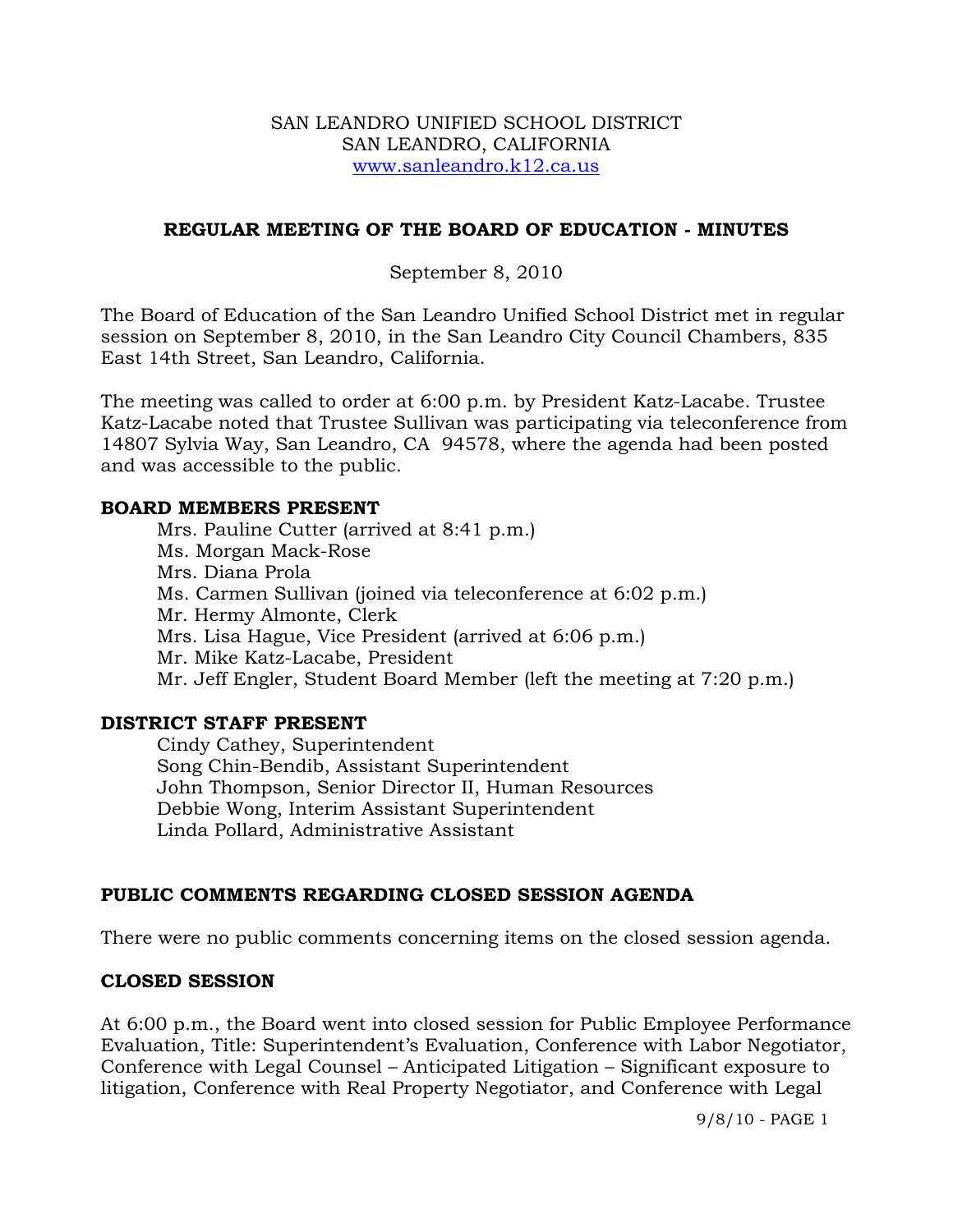Counsel – Existing Litigation pursuant to Government Code Sections 54957, 54957.6, 54956.9(b), 54956.8 and 54956.9. The closed session was adjourned at 7:02 p.m.

The Board returned to open session at 7:07 p.m. with the Pledge of Allegiance to the Flag. President Katz-Lacabe said the Board had been in closed session where no action was taken.

Prior to approving the agenda, President Katz-Lacabe asked that the Student Board member report be moved to the first item so that he could attend a school event, followed by Public Comments, to accommodate a student speaker, who needed to leave early.

# **APPROVAL OF AGENDA**

On a motion made by Trustee Hague and seconded by Trustee Prola, the Board approved the agenda for the regular meeting of September 8, 2010, as amended, by a 6-0 vote. Trustee Sullivan participating via teleconference and Trustee Cutter was absent.

# **REPORTS**

1) Student Board Member Report – Jeff Engler, Student Board member, reported that the Associated Student Body (ASB) has begun planning some upcoming events, noting that there was a rally on the Quad last Friday, September 3. He also commented on the beautiful architectural changes and open space areas; however, would like to see some landscaping such as trees, benches and shade structures added to the open space area, making the area more inviting.

# **PUBLIC TESTIMONY ON NON-AGENDA ITEMS**

- Katherine Kinne, District SDC teacher at San Leandro High School, addressed the Board regarding how the case load increase in the Special Education classes has impacted the students and staff. She briefly described the wide range of abilities and disabilities of some of her students, adding "That when she began, a class of 12 seemed large but manageable. Today I have 18 students." She urged the Board to consider opening another SDC class, and more transition programs at the high school. She invited the Board to visit her classroom.
- Puja Bhakta, San Leandro High School senior, commented that because of her hard work for the last three years, she is currently ranked #1 in her class; however, because of a scheduling conflict and the necessary requirement of Health and Safety, she may be pushed below rank one and would not be valedictorian. She asked the Board to consider allowing her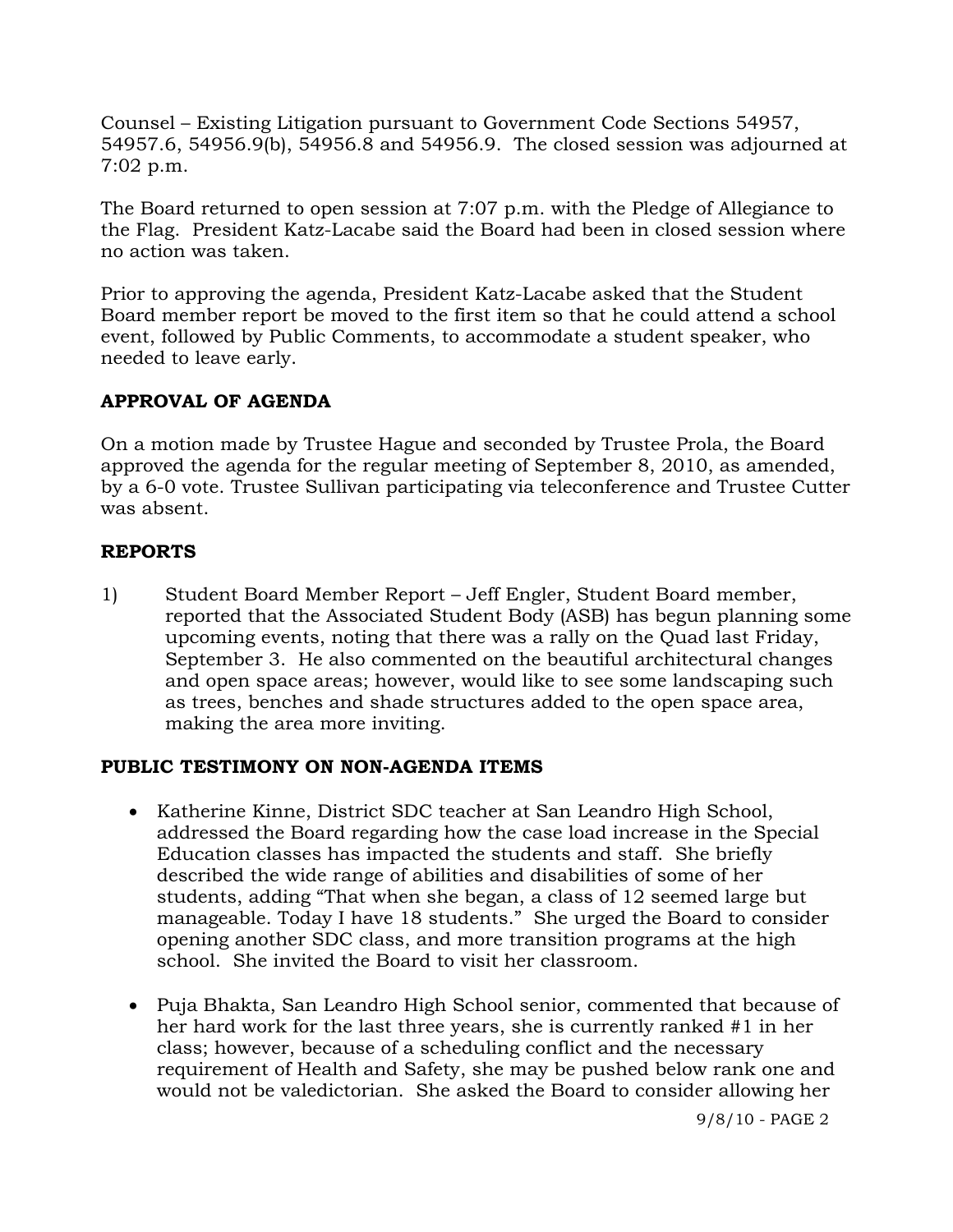to take Health and Safety at the Korematsu Campus which would allow her to keep her GPA above and at the necessary rank to become valedictorian.

## **PRESENTATION**

\* Measure M Final Discussion and Review of the Detailed Project List for the November 2, 2010 Measure M Bond

 On July 13, 2010, the Board of Education unanimously voted to approve placing a \$50.1M bond measure on the November 2, 2010, ballot with an estimated tax rate of approximately \$25.00 per \$100,000 of assessed property value. Subsequently, on July 20, 2010, the Board approved Resolution #10-50 including bond amount, Project List, and 75-word question.

 On two subsequent meetings, August 3 and August 17, the Board reviewed the detailed project list to further define District and school projects to be addressed by the new Measure M bond. The Board ha continued to prioritize projects within the list with the goal of finalizing the list at tonight's Board meeting. There have been numerous meetings regarding which projects to fund as the project list is long and the bond amount will not cover all of the needed projects.

Superintendent Cathey, along with Assistant Superintendent Song-Chin-Bendib presented the latest spreadsheet incorporating Board members' questions and suggestions. Highlights included:

 1. Projects and estimated costs already agreed-upon by the Board to be their top priorities totaling approximately \$39,525,000 include:

Pacific Sports Complex, Burrell Field and various upgrades (\$16,000,000)

New swim center at San Leandro High School (\$6,000,000)

Elementary Schools - Baseline standards (Specific needs at each site to be decided)

 Asphalt repair/re-striping), play structures; outdoor classrooms; walking paths and par courses((\$7,500,000)

Middle Schools

- Synthetic athletic field at John Muir Middle School (\$3,000,000)
- Par course at Bancroft Middle School (\$125,000)

San Leandro High School

- All weather track & synthetic athletic field, full size football/soccer /lacross practice field, and 6-lane all-weather track (\$4,500,000)
- Upgrade softball bleachers and dugouts (\$300,000)

Lincoln High School

Refurbish basketball court and standards (\$100,000); par course (\$50,000); and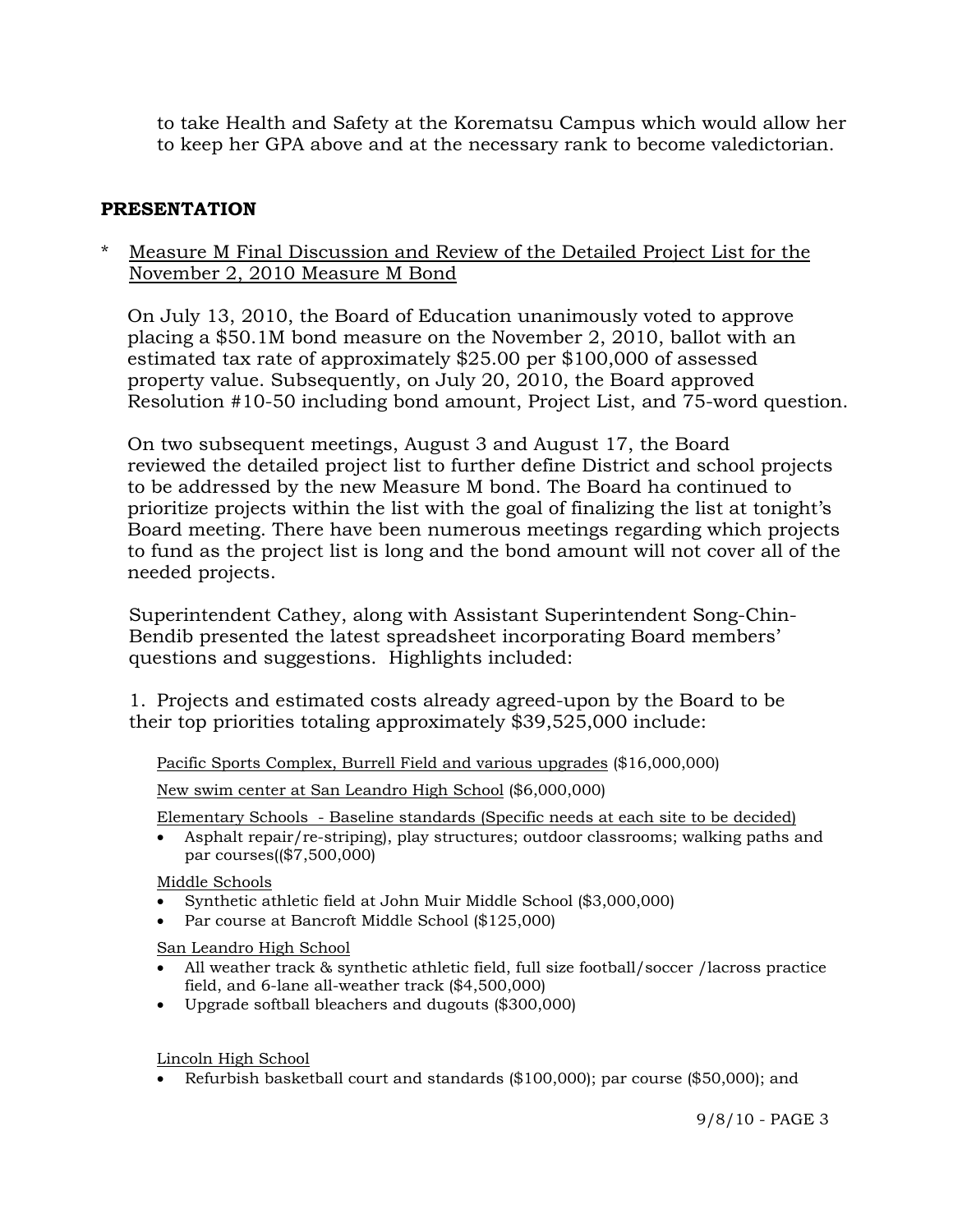shade structure (\$200,000)

Adult School

 Modernization projects to be prioritized (such as portables, and new roof at the Bancroft Adult School facility) (\$250,000)

District-wide

- Fencing, (strategic fencing around buildings) and motion detection security lights (\$1,500,000)
- 2. Remaining projects and cost estimates being brought forward for further consideration and prioritization tonight include:

#### Sustainability/solar projects (\$12,000,000)

 Shade structure over parking spaces, possible shade structures over pool & Burrell bleachers, and energy audits

Jefferson

Marquee (\$100,000)

San Leandro High School

- Exterior restrooms at track & field (\$400,000)
- Replace grass field irrigation system (\$500,000) (includes automatic timer)

#### Lincoln High School

Multi-purpose room (\$6,000,000)

Modernization: New windows project; exterior doors; skylights:

- Elementary Schools (\$5,130,000
- Middle Schools (\$3,560,000)
- High School (\$6,360,000)

#### Sports Complex & Burrell Field

• Increase the stadium bleachers seating capacity from 2500 seats to 3500 seats (\$800,000)

San Leandro High School

Increase the number of track & field lanes from 6 to 8 lanes (\$400,000)

## **CONFERENCE**

#### General Services

### 1.1-CF Discuss, Review and Approve the Detailed Project List for the November 2, 2010, Measure M Bond

The discussion began with the Board briefly sharing some general comments to keep in mind as they proceeded to prioritizing and finalizing the project list:

- The major intent of the bond is health & fitness
- Understanding that a design that reduces maintenance and operation costs may cost more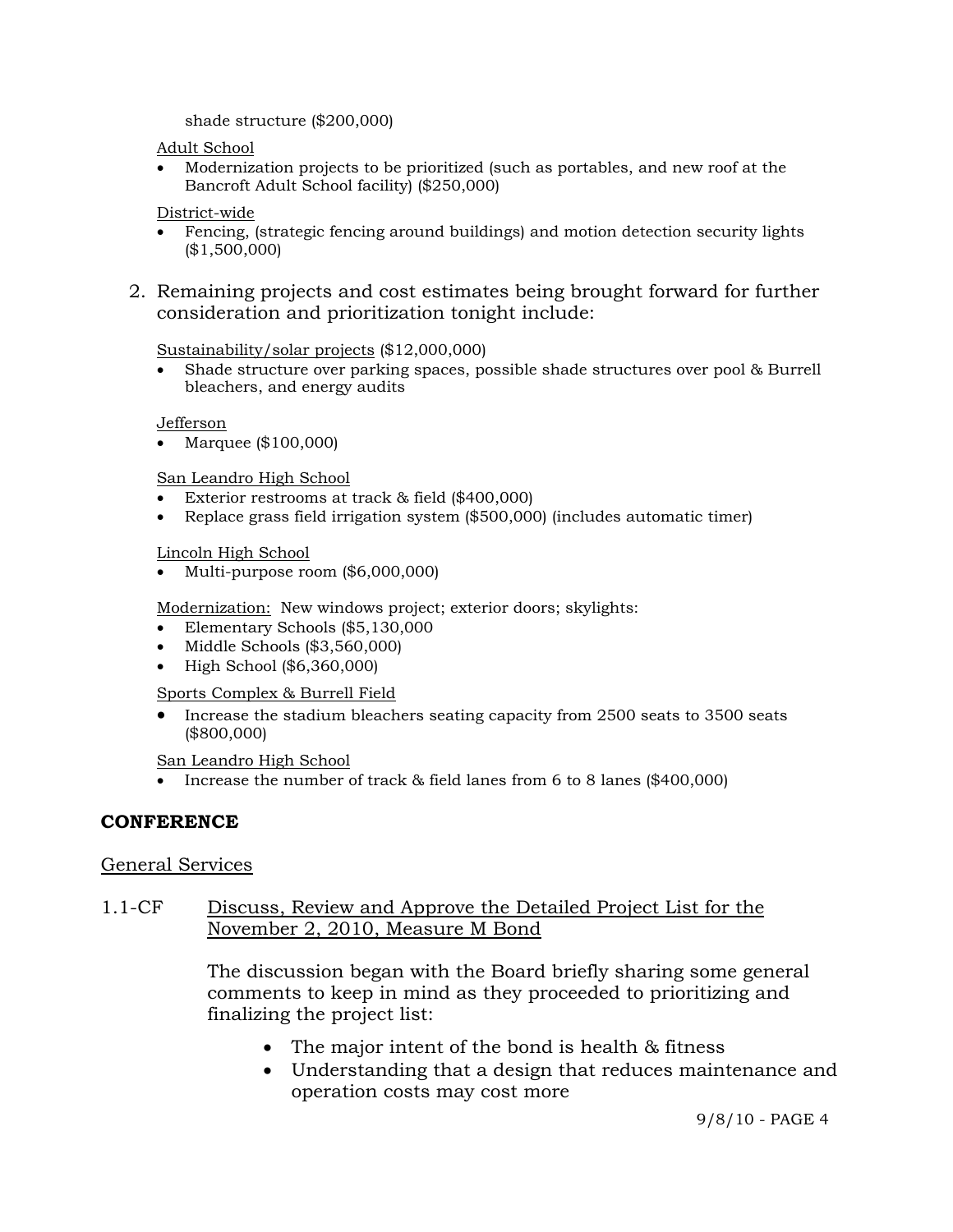- Solar at the high school pool
- Increasing the seating capacity of the sports complex without increasing the dollar amount
- Parity between Bancroft and Muir Middle schools

The Board discussed each of the remaining projects and through consensus, the Board agreed-upon the following projects to be added to the final project list for the November 2, 2010, Measure M Bond:

- Increase the stadium bleachers seating capacity from 2500 seats to 3500 seats (\$800,000)
- Replace grass field irrigation system (includes automatic timer) (\$500,000)
- Sustainability/solar project (approximately \$5,000,000)

## **PRESENTATION**

\* 2010-2011 Board Goals

Superintendent Cindy Cathey presented the draft 2010-2011 Board Goals for further review and refinement. The 2010-2011 Board goals were developed as part of a full day Board workshop on June 30, 2010, and were reviewed by the Board at the August 17, 2010, Board meeting. These revised goals reflect input and suggestions from the August 17 meeting.

 Once finalized and adopted, the Superintendent, along with staff, will identify specific action steps, with measurable outcomes, to be implemented throughout the school year. These action steps will support the Superintendent and staff in meeting the Board goals and priorities.

 The 2010-2011 essential goals identified by the Board of Education are as follows:

- Educate the Whole Child: Ensuring the academic, physical, social and emotional well-being of every student
- Ensure Financial Stability of the District
- Provide Effective and Timely Communication and Community Engagement
- Human Resource: Recruit and Support Outstanding Employees
- Ensure Safe and Well Maintained Facilities
- Governance

 Superintendent Cathey noted that "Governance did not fall under a District goal, but rather addressed the relationship between the Superintendent and Board. This goal, while important and will be worked on, is not a District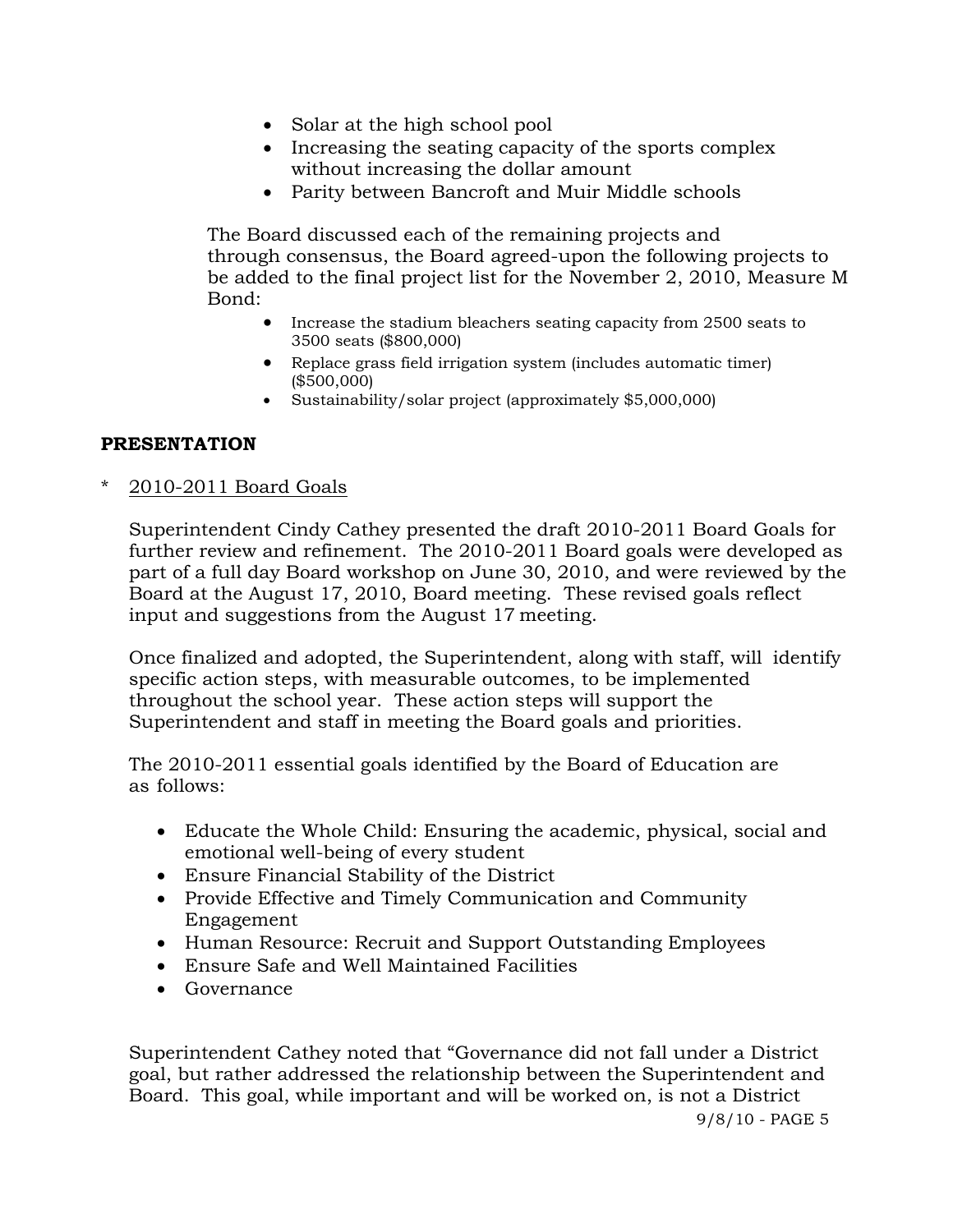wide goal and thus, was removed from the list.

 There was a brief discussion regarding the value of social media such as "Twitter" or "Facebook" as a way of reaching out to the community that is noted under Goal #3 – "Provide Effective and Timely Communication and Community Engagement." Trustees Hague and Katz-Lacabe explained that the Goal wasn't referring to a specific way but rather about providing a variety of ways for people to receive District information more convenient to them.

 Trustee Mack-Rose felt that it was important that a governance timeline be developed, so that current and new trustees could take advantage of the training offered at the upcoming CSBA conference in December.

## **CONFERENCE**

### General Services

## 1.2-CF Discuss, Refine, and Adopt 2010-2011 Board Goals

The Board discussed and refined the Board Goals for 2010-2011.

On a motion made by Trustee Hague and seconded by Trustee Mack-Rose, the Board adopted the 2010-2011 Board Goals by a 6-0 vote. Trustee Sullivan participating via teleconference and Trustee Cutter was absent.

## **PUBLIC HEARINGS**

 A public hearing was held regarding Sufficiency of Instructional Materials for the 2010-2011 school year.

Education Code Section 60119 as revised by Chapter 900, Statues of 2004 and CCR, Title 5, Section 9531(c), as amended, requires the Board of Education to annually certify through a resolution as to whether each pupil in each school in the district has, or will have prior to the end of that fiscal year, sufficient textbooks or instructional materials, or both, in each subject including English learners, in mathematics, science, laboratory science equipment for science laboratory classes in grade 9-12, foreign language, health classes, history-social science, and English/language arts, including the English language development component of an adopted program consistent with the contact and cycles or the curriculum frameworks adopted by the state board of education.

This required public hearing informs parents and community about the compliance and statement of assurance for the pupil textbook and instructional materials sufficiency or insufficiency for the 2010-2011 school year and offers them the opportunity to address the Board regarding this matter.

9/8/10 - PAGE 6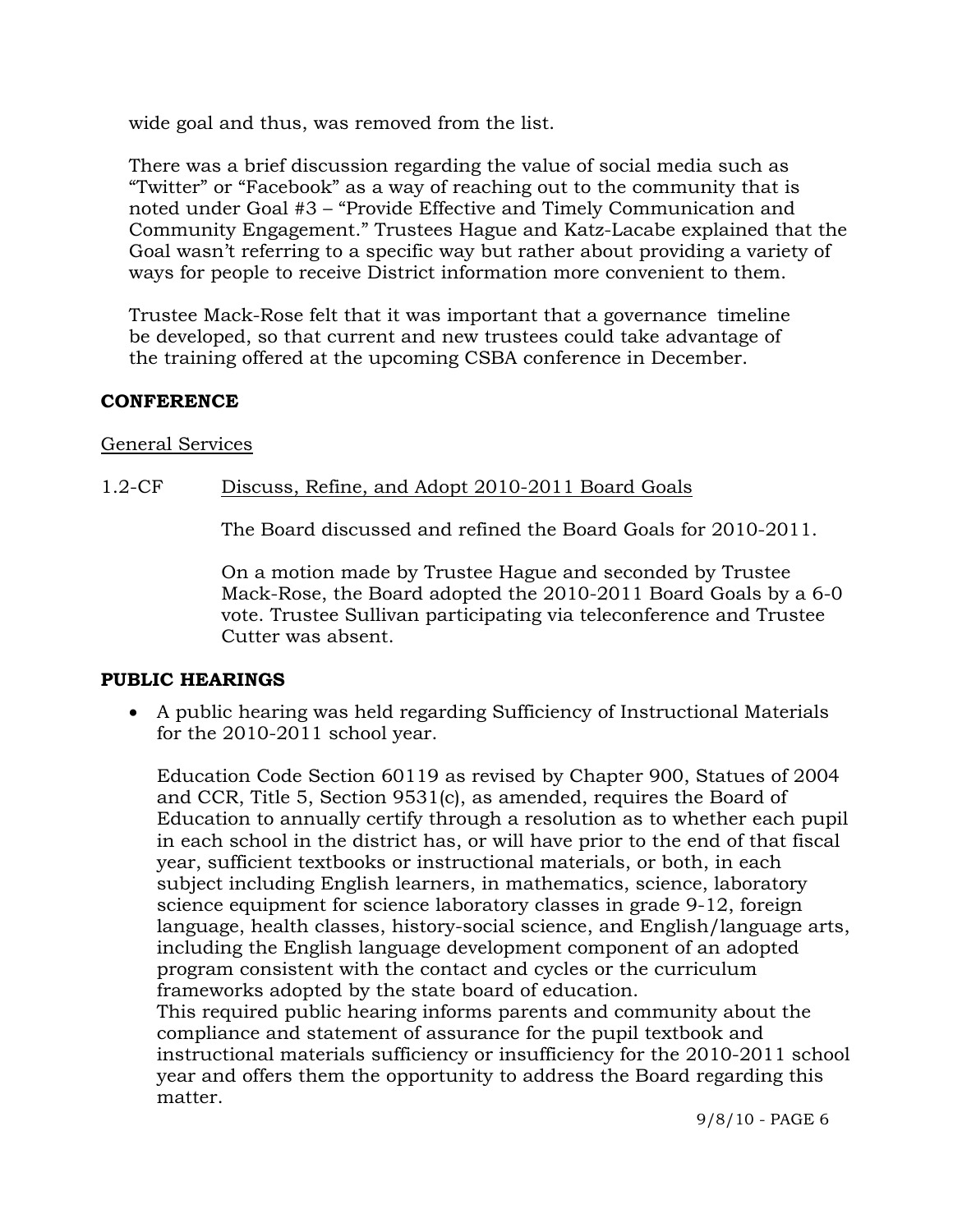On a motion made by Trustee Prola and seconded by Trustee Hague, the Board opened the pubic hearing regarding Sufficiency of Instructional Materials for the 2010-2011 school year by a 6-0 vote. Trustee Sullivan participating via teleconference and Trustee Cutter was absent.

No comments were received from the audience.

On a motion made by Trustee Mack-Rose and seconded by Trustee Prola, the Board closed the public hearing regarding Sufficiency of Instructional Materials for the 2010-2011 school year by a 6-0 vote. Trustee Sullivan participating via teleconference and Trustee Cutter was absent.

It was noted that Trustee Cutter arrived at 8:41 p.m.

# **ACTION**

# Educational Services

3.1-A Resolution #10-52 Sufficiency of Instructional Materials for the 2010-2011 School Year

> Responding to Trustee Almonte, Interim Superintendent Debbie Wong, stated the public notice had been posted the required ten days before the Board meeting. As with all Board agenda meeting notices, it follows the Brown Act requirements and is posted, faxed and emailed to school sites, the District office and staff, city libraries, City of San Leandro, and newspapers.

Trustee Prola commented on the number of different publishers for each subject areas. She suggested that consolidating the publishers to one or two might be considered. Interim Assistant Superintendent, Debbie Wong, explained that the district goes through an extensive adoption process and that in some cases publishers only publish books for specific grade spans.

On a motion made by Trustee Prola and seconded by Trustee Almonte, the Board adopted Resolution #10-52 Sufficiency of Instructional Materials for the 2010-2011 school year by a 7-0 vote. Trustee Sullivan participating via teleconference.

# **REPORTS**

1) Correspondence – Clerk Almonte reported receipt of the following emails from August 8, 2010, through September 7, 2010: From Geno Yun regarding "Please note my new contact information"; from Tamara Johnson-Magidson, Steve Magidson, Tony Santos regarding student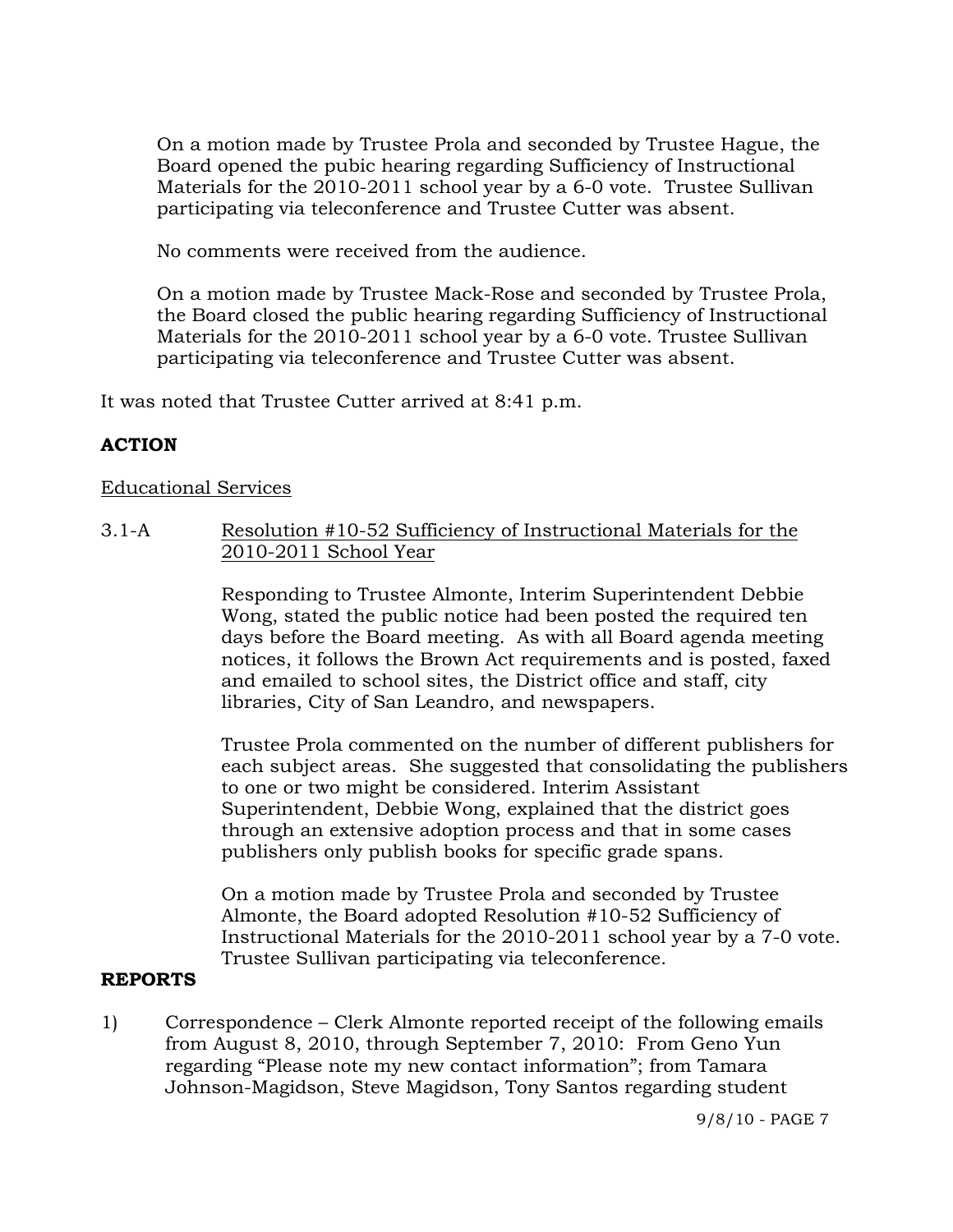issues; from Sheila Jordan regarding "ACOE in touch back to school," and "You are invited: 2010 Teacher of the Year Awards Ceremony"; from Stephen Cassidy regarding "Importance of symbols and public engagement"; from Hendy Wijaya regarding food serving at SLHS New Campus; from San Leandro Education Foundation regarding "Race to Nowhere – September 20," and "Eat Out for Education – This Wednesday"; from Kevin and Deborah Cox regarding "East Out for Education"; from Mike McMahon regarding "Alameda County Ballot Measure F," "Message from Jerome Wiggins," and "Support School Board candidates"; from Jerry Engler and Anne Cawood regarding "Response to Bay Area News Group"; and from SNA Education Group regarding "Spring break to China 2010."

- 2) Union Representative Reports
	- Jon Sherr, President of the San Leandro Teachers' Association (SLTA), welcomed John Thompson, Senior Director II of Human Resources. He reported that SLTA Executive team had a retreat on August 17 and agreed to offer some professional development later in the year, and convened a social committee which will oversee social activities and monitor the needs of the members. He announced that October 8 has been scheduled for the Annual Stand-Up for Education Fundraiser and will be held at the Alta Mira Clubhouse.

Mr. Sherr also touched on the opening of the 9th grade campus, and the District's financial situation. He thanked the Board for all of their hard work and noted that as funding (i.e. Jobs Bill) become available, he looked forward to working collaboratively with the District towards restoring positions and programs as had been done when reductions were being made.

3) Superintendent Report – Superintendent Cathey formally welcomed John Thompson, Senior Director II of Human Resources. She commented that the beginning of the school year was amazing, and filled with excitement with the opening of the Fred T. Korematsu Campus. She offered kudos and accolades to the custodial staff for preparing and cleaning the sites.

She reported that the staff has been monitoring the ten-day enrollment, noting that balancing classes is a big challenge the District faces every year. The Superintendent reported that overall, the District is down approximately seven students from the projected enrollment (up at the secondary and down at the elementary level.) She will share final counts on Friday, adding that the numbers should be stabilizing by now.

At the request of the Superintendent, Assistant Superintendent Song Chin-Bendib provided a brief update on the Jobs Bill webinar that she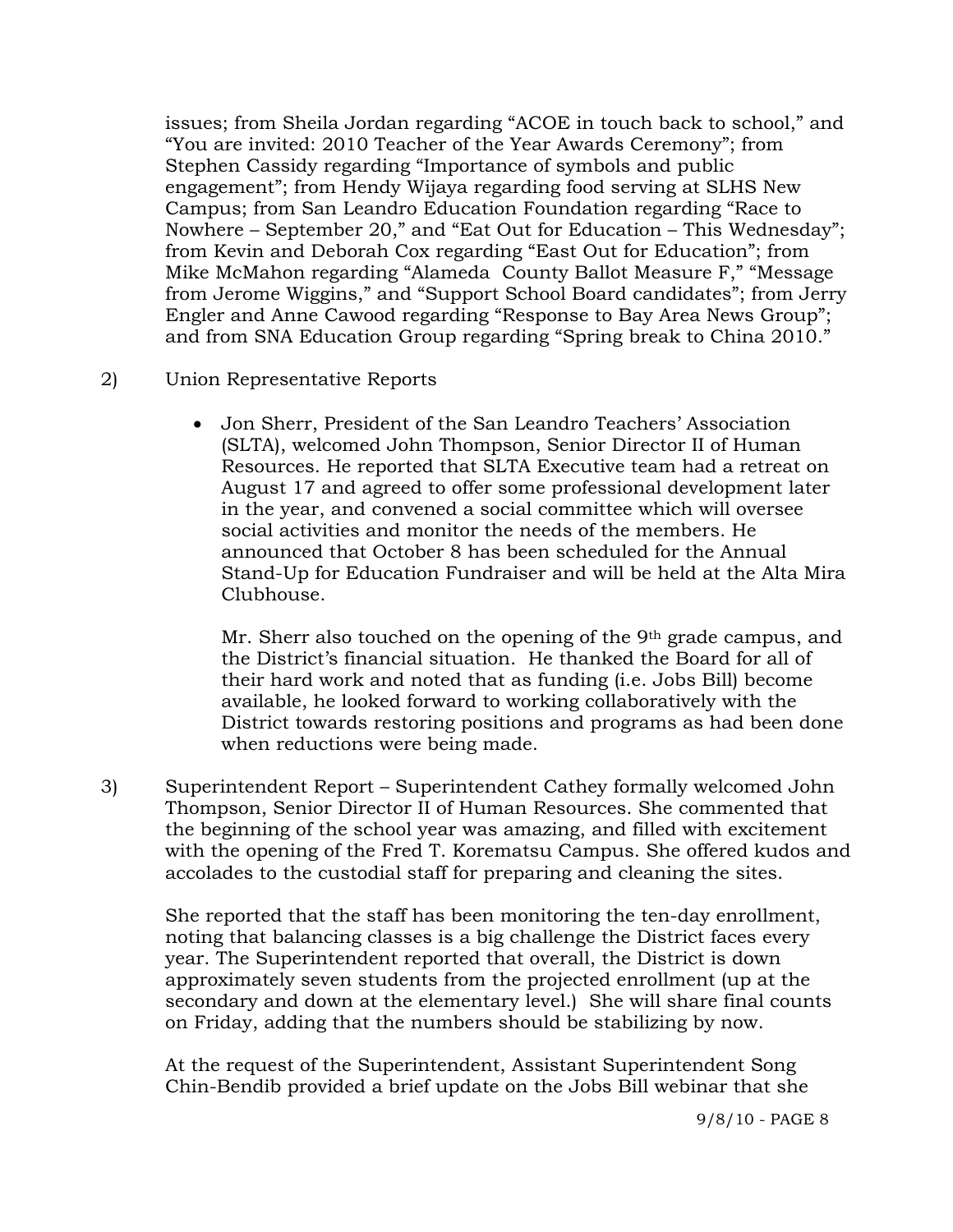attended today, reporting that the legislature signed SB 847 on September 1 and that districts can expect, within 14 days of enactment, 90% (approximately \$1.4M) will be issued; however, the bill still needs the Governor's signature.

- 5) Board Committee Reports
	- Facilities/Technology: Trustee Cutter reported that the committee met and discussed Change Order #1 to the Ralph Larson & Son, Inc. Construction for the John Muir Middle School Heating and Roofing project, Change Order #1 to the West Cost Contractors, Inc. Construction for the Wilson Elementary School Heating and Roofing project which are on the agenda for consideration tonight. The committee also discussed the program for the Fred T. Korematsu Dedication ceremony on September 24 and the Arts Education Center.
	- Finance: Trustee Mack-Rose reported that the committee met on September 7 and discussed the Unaudited Actuals that will be coming before the Board for action on September 14; other related budget updates including the final funding under the State Fiscal Stabilization Fund (SFSF), and Education, Jobs & Medicaid Assistance Act. Trustee Mack-Rose noted that, while there are still many unanswered questions, the District should still move forward with planning and prioritizing on how the money should be spent and announced that the committee is looking at adding a conference item on September 21 to discus and prioritize restoration in several areas such as furlough days, librarians, medical costs, custodial and class-size. They have also asked staff to convene a Budget Advisory Committee meeting to provide their input.
- 5) Board Representatives' Reports
	- Eden Area Regional Occupational Program Trustee Almonte reported that the Executive Board met on September 2 and approved the contract with the DSP Training Proctor for the 2010-2011 school year, the updated 2009-2010 school calendar, the contract for CTE Teach for the 2010-2011 school year and the 2009-2010 Unaudited Actuals Income and Expenditure Report.

The Board took a break at 9:03 p.m. and reconvened at 9:10 p.m.

# **CONSENT ITEMS**

Trustee Sullivan requested that Consent Item 2.3 C Parent Liaison Job Description and Position Funded from GEAR-UP Grant, and 3.2-C Memorandum of Understanding (MOU) between San Leandro Unified School District and San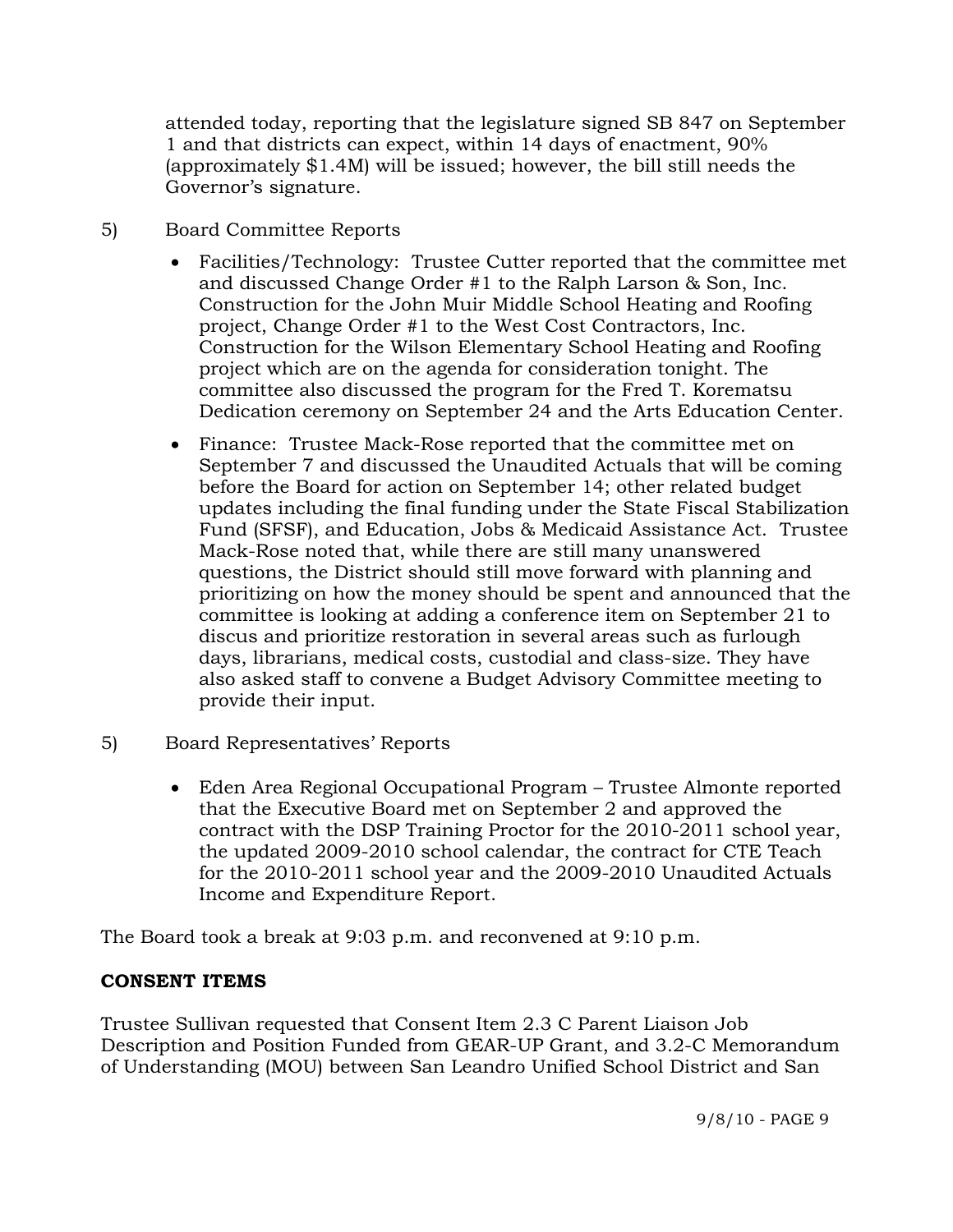Leandro Boys and Girls Club *Kindercare* at Wilson Elementary School for 2010- 2011, be pulled from the consent calendar.

## General Services

- 1.1-C Resolution #10-53 Board Member Compensation Carmen Sullivan
- 1.2-C Contract between All City Management Services and the San Leandro Unified School District for Crossing Guards for the 2010- 2011 School Year

## Human Resources

- 2.1-C Acceptance of Personnel Report
- 2.2-C Job Description and Position for Adult School Registrar/Account Clerk

## Educational Services

- 3.1-C Non-Public/Agency Contracts
- 3.3-C Memorandum of Understanding (MOU) between the Alameda County Office of Education and the San Leandro Unified School District Regarding Project EAT for the 2010-2011 School Year
- 3.4-C Consultant Contract Agreement between the San Leandro Unified School District and Tricia Tangeman Willmer for Yoga Instruction for ASSETS program for the 2010-2011 School Year at Lincoln High School
- 3.5-C Consultant Contract Agreement between the San Leandro Unified School District and Tamara Sabella, Life Skills Instructor, for the 2010-2011 School Year ASSETS Program at Lincoln High School
- 3.6-C Consultant Contract Agreement between San Leandro Unified School District and Paulette Nolan, Digital Media Instructor, for the 2010-2011 School Year ASSETS Program at Lincoln High School
- 3.7-C Memorandum of Understanding (MOU) between San Leandro Unified School District and Opera Piccola for the 2010-2011 School Year ASSETS Program at San Leandro High School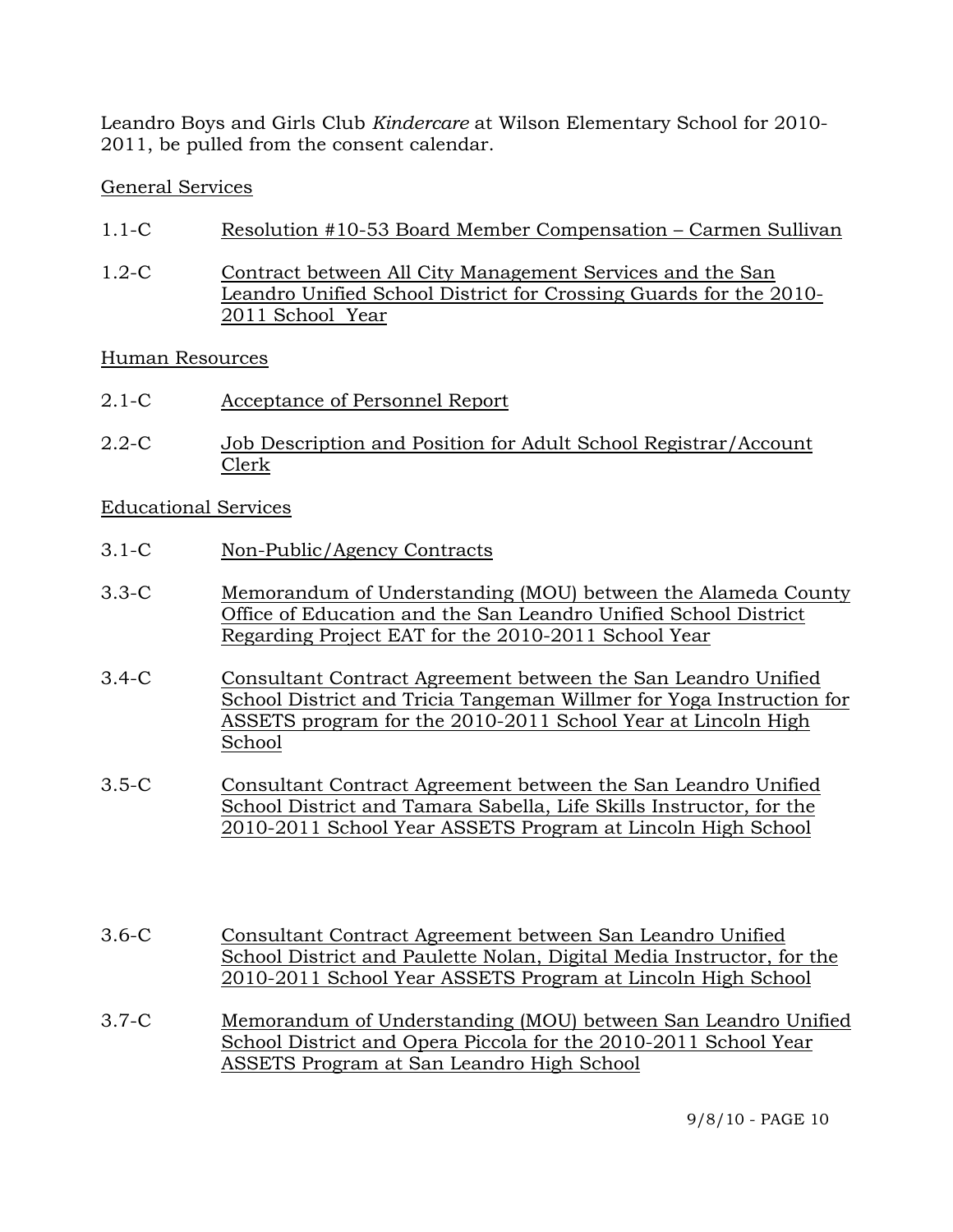3.8-C Memorandum of Understanding (MOU) between Alameda County Office of Education and the San Leandro Unified School District for Falcon Nurturing Every Student Today School Community Violence Prevention Grant (NEST) for John Muir Middle School in the 2010- 2011 School Year

## Business Operations

4.1-C Agreement with Jones Hall for Bond Counsel Services in Connection with General Obligation Bond Proceedings for the New Measure M Bond

## Facilities and Construction

- 5.1-C Change Order #1 to the Ralf Larson & Son, Inc. Construction Contract for the John Muir Middle School Heating and Roofing Project
- 5.2-C Change Order #1 to the West Coast Contractors, Inc. Construction Contract for the Wilson Elementary School Heating and Roofing Project
- 5.3-C Additional Services Contract for Network Administrator James Foster to Support Measure B Projects

On a motion made by Trustee Hague and seconded by Trustee Cutter, the Board approved the remaining consent items by a 7-0 vote. Trustee Sullivan voting via teleconference.

## Human Resources

2.3-C Parent Liaison Job Description and Position Funded from GEAR-UP Grant

> Trustee Sullivan was concerned that asking for a minimum of a B.A. Degree would discourage and/or eliminate a number of interested parents who may not have that level of education and experience. She suggested that the language be changed from "Minimum" to "B.A. Degree preferred."

> In response, Jaliza Eages the GEAR Up Coordinator, along with Interim Superintendent Debbie Wong, explained that looking at the level of responsibilities this person would be asked to undertake, a greater understanding of the education system was necessary; however, it was hoped that there would be parent in the District who met those requirements.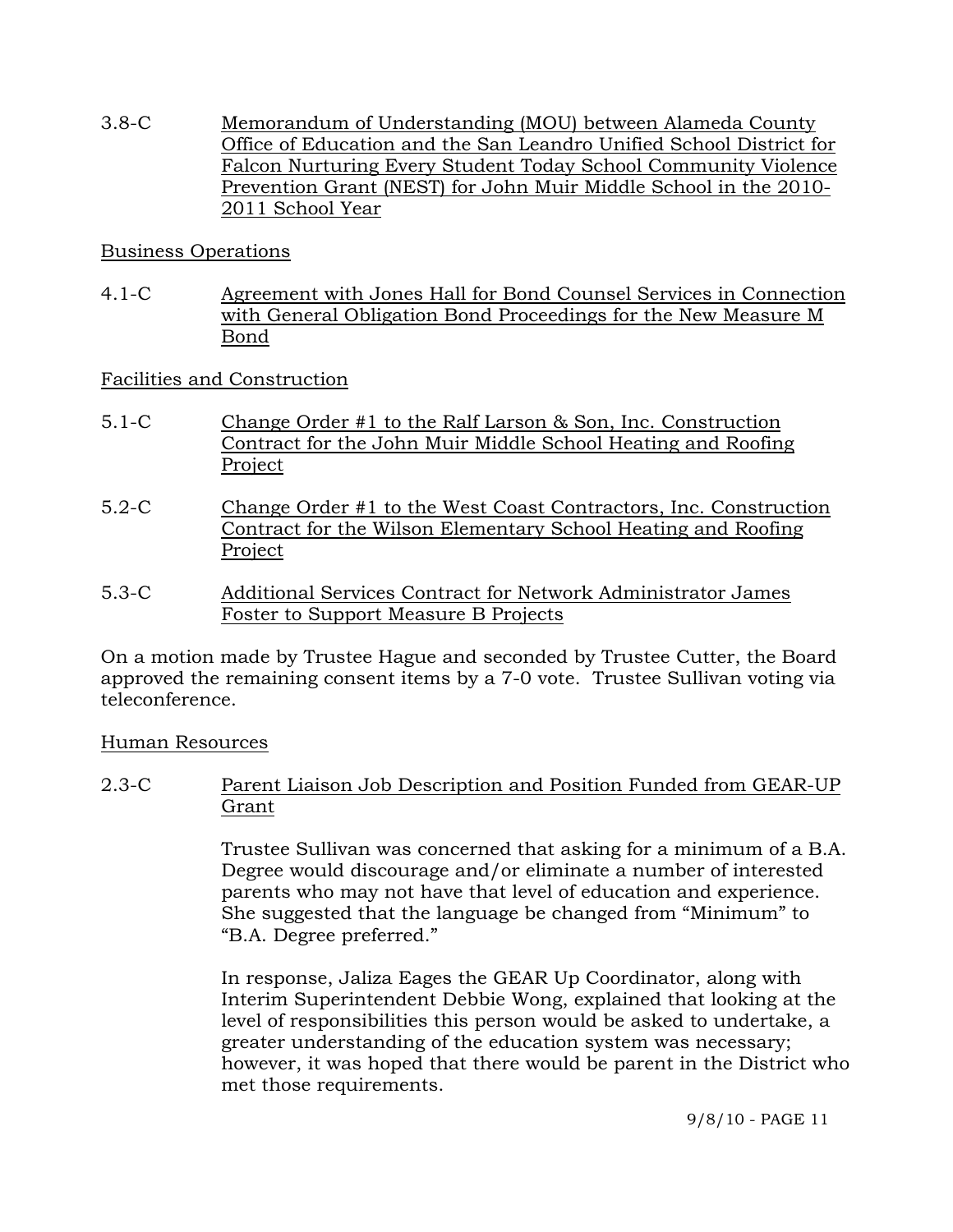To further clarify additional concerns raised, staff explained that the salary range is based on the certificated and classified salary schedule, and that while the fiscal impact didn't indicate that this was a limited-term position tied to the grant, that would be reflected on the posting of this position. It was also noted that one of the classes is offered entirely in Spanish, so it would be preferred that the person selected would be able to teach the Spanish and English workshop.

On a motion made by Trustee Sullivan and seconded by Trustee Mack-Rose, the Board approved the Parent Liaison Job Description and Position Funded from GEAR-UP Grant with the modification changing the Education and Experienced from "Minimum of a B.A. Degree," to "B.A. Degree Preferred," by a 6-1 vote. Trustee Prola voting no. Trustee Sullivan voting via teleconference.

### Educational Services

3.2-C Memorandum of Understanding (MOU) between San Leandro Unified School District and San Leandro Boys and Girls Club *Kindercare* at Wilson Elementary School for 2010-2011

> President Katz-Lacabe noted that Superintendent Cathey requested that this item be tabled for a future meeting, adding that if the Trustees had any questions to be sure to send them to the Superintendent.

On a motion made by Trustee Hague and seconded by Trustee Cutter, the Board tabled the Memorandum of Understanding (MOU) between San Leandro Unified School District and San Leandro Boys and Girls Club *Kindercare* at Wilson Elementary School for 2010- 2011 by a 7-0 vote. Trustee Sullivan voting via teleconference.

## **ACTION**

#### Business Operations

2.1-A Resolution #10-56 Temporary Borrowing between Funds for Fiscal Year 2010-2011

> 9/8/10 - PAGE 12 The Board commended staff for managing its cash reserve well, stating that despite the cuts to funding and deferring its cash apportionments to school districts from the State, the District is in a position to temporarily borrow between funds in the event of a cash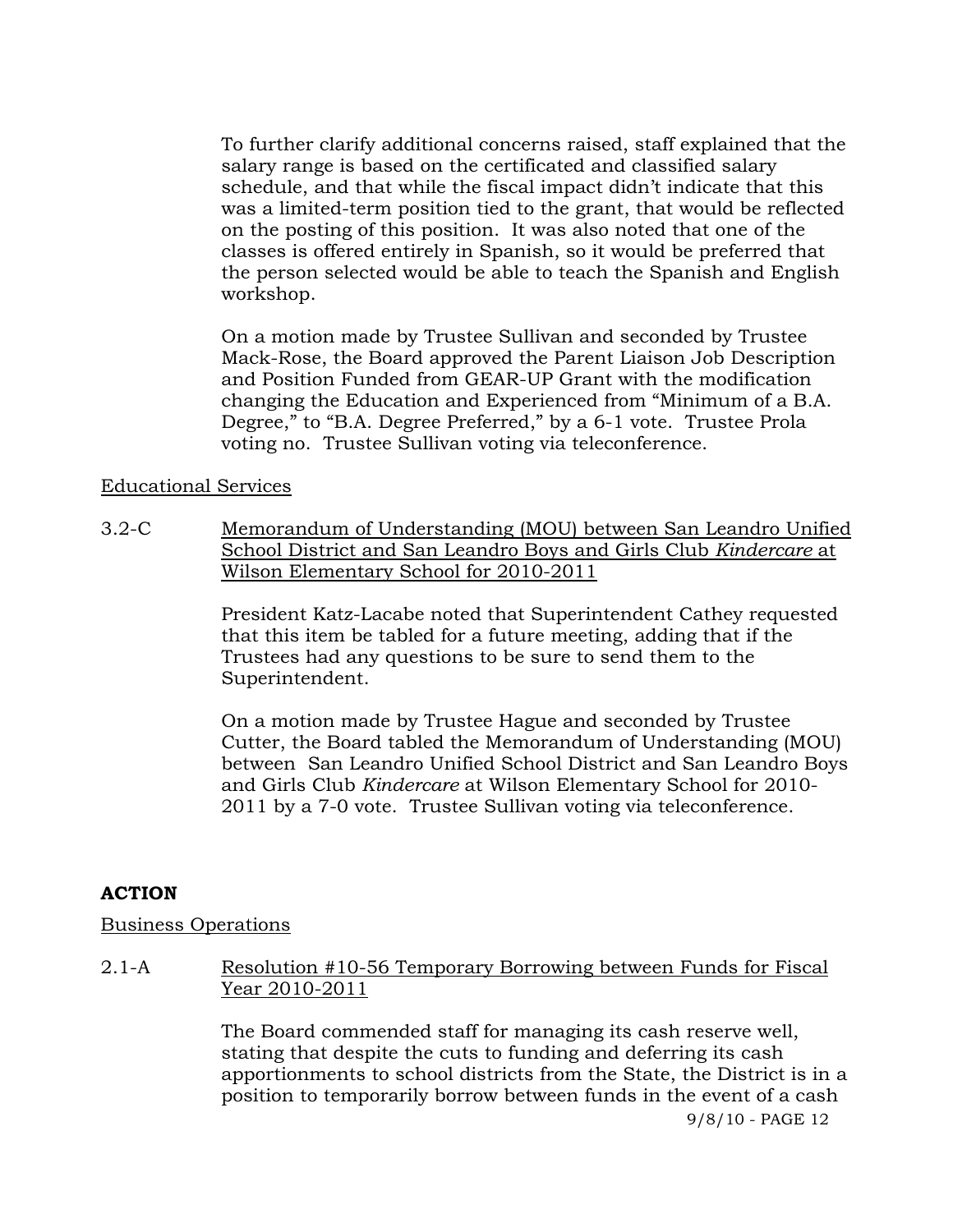shortfall.

On a motion made by Trustee Prola and seconded by Trustee Hague, the Board adopted Resolution #10-56 Temporary Borrowing between Funds for Fiscal Year 2010 if there is a need due to the state deferring its apportionment to the District by a 7-0 vote. Trustee Sullivan voting via teleconference.

### **CONFERENCE**

#### General Services

1.3-CF Resolution #10-55 In Support of the City of San Leandro's Sales Tax Measure for the November 2, 2010, Ballot

> The Board discussed and considered adopting Resolution #100-55 In Support of the City of San Leandro's Sales Tax Measure for the November 2, 2010, Ballot.

Trustee Mack-Rose motioned to table this item as she had questions with regards to the language of the resolution, specifically around the details on how the money is going to spent, and would like to see more specific details regarding SROs and crossing guards included. The motion was seconded by Trustee Hague.

Trustee Cutter interjected that conference items are submitted for advance planning and to assist the Board in establishing future agenda items; however, the Board can take action, adding that unless a motion was being made to take action, it did not require a motion or second to bring this back for a future agenda.

Trustee Prola commented that since the City was bringing the Resolution in support of the District's Measure M bond to their next meeting, she felt that by taking action on their ballot measure would send a positive message.

# **INFORMATION ITEMS**

#### Educational Services

## 3.1-I San Leandro Adult School Course Offerings for 2010-2011

The Board received for information the list of the San Leandro Adult School's course offering for the 2010-2011 school year.

## **ADDITIONAL SUGGESTIONS AND COMMENTS FROM BOARD MEMBERS**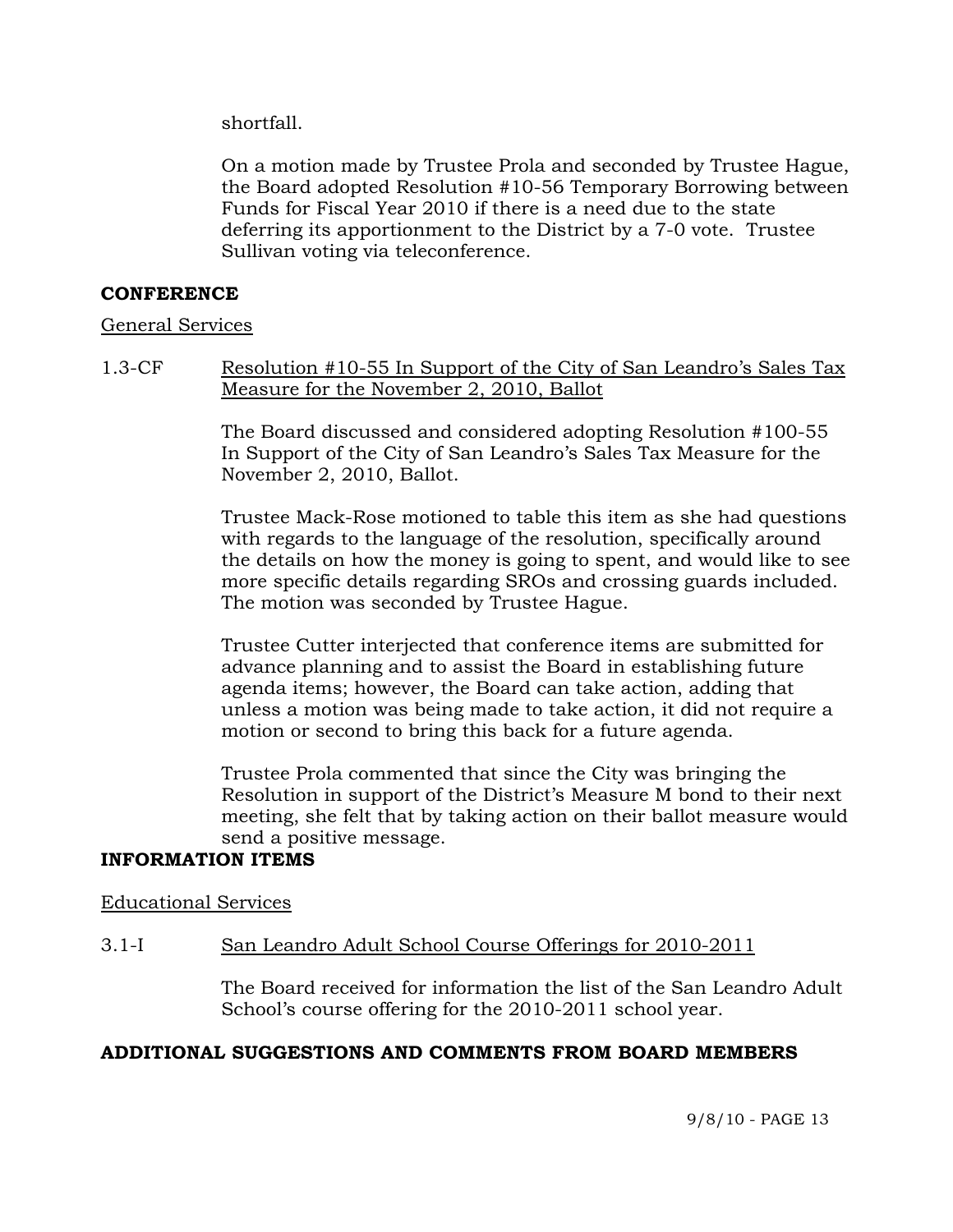- Trustee Mack-Rose commented on the wide range of abilities and skills of the children in her daughter's kindergarten class, bringing to mind the importance of exploring an innovative program such as a pre-school academy, as outlined in the District goals.
- Trustee Hague piggybacked on Trustee Mack-Rose's comment, noting that with legislation in the works to gradually raise the kindergarten age, a preschool academy would help stage kindergarten placement and districts would receive ADA.
- Trustee Prola reminded the Board that there will be a Fred T. Korematsu Film Tribute on September 9, 4-7:30 p.m. at the San Leandro Main Library; a Measure M Kickoff is planned for September 11 at Councilmember Michael Gregory's home; and on September 18, Kaboom's Toyan Park Build the Park Day will be from 8 a.m.-Noon.

Trustee Prola attended the City Council meeting last night and reported that the Council approved funding the city's half of the school crossing guard program. It was noted; however, that the City may not have money to support the program next year. Trustee Prola suggested that the District consider looking into the Safe Routes to Schools program.

- Trustee Cutter commented that she was able to attend a couple of the schools' opening days and found them to be very exciting.
- Trustee Katz-Lacabe commented that he would miss the first meeting in October as he would be out of the country for a work-related trip.

#### **ANNOUNCEMENT**

#### **Future Board of Education Meetings**

**Special Meeting – September 14, 2010**  Regular Meeting – September 21, 2010 Regular Meeting – October 5, 2010  **Tentative Work Session – October 14, 2010**  Regular Meeting – October 19, 2010 Regular Meeting – November 2, 2010  **Tentative Work Session – November 9, 2010**  Regular Meeting – November 16, 2010

9/8/10 - PAGE 14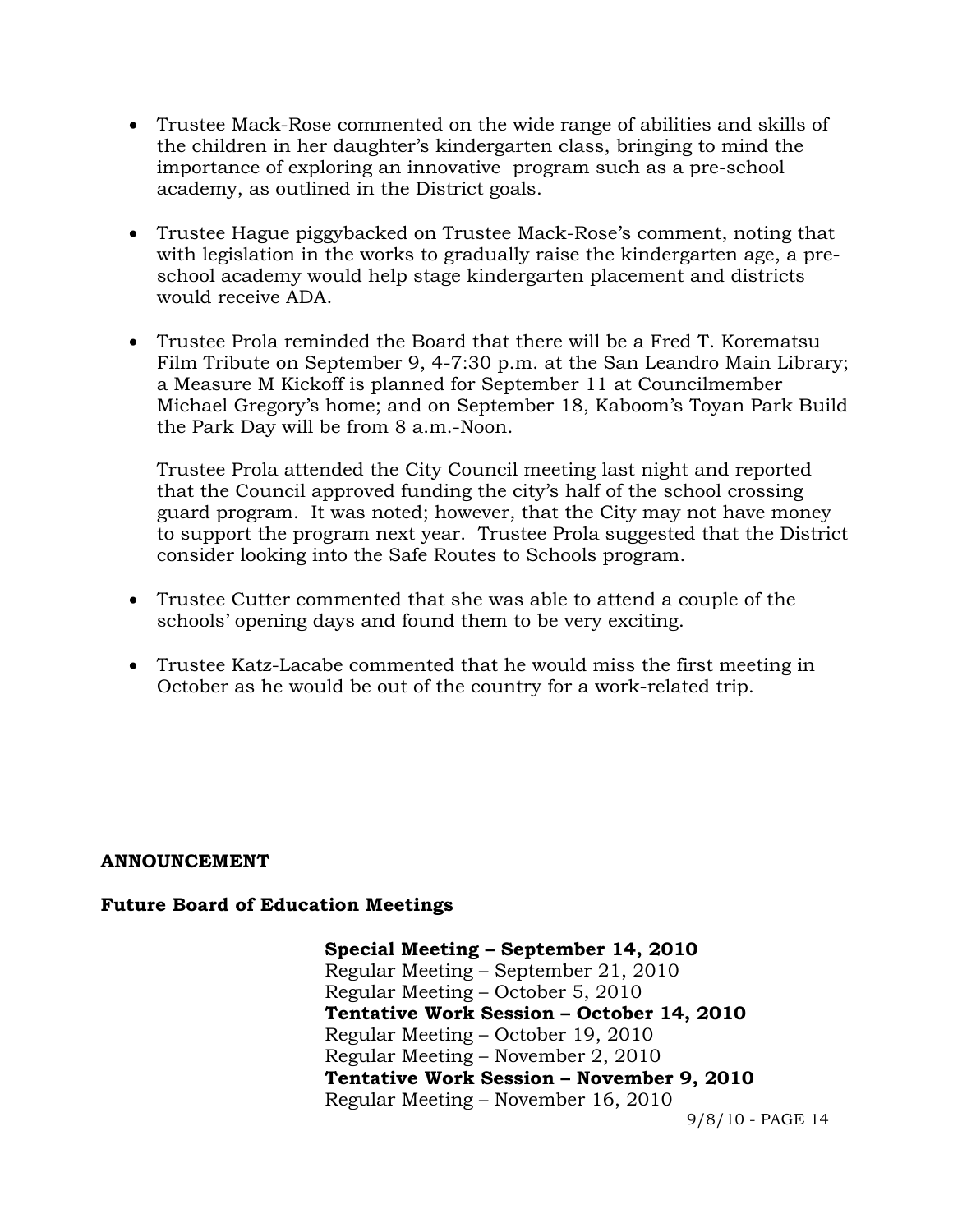Regular Meeting – December 7, 2010 Special Meeting – December 14, 2010 - 1st Interim Regular Meeting – January 11, 2011  **Tentative Work Session – January 18, 2011**  Regular Meeting – January 25, 2011 Regular Meeting – February 8, 2011  **Tentative Work Session – February 15, 2011**  Regular Meeting – March 1, 2011  **Tentative Work Session – March 8, 2011**  Regular Meeting – March 15, 2011 Regular Meeting – April 5, 2011 Regular Meeting – April 19, 2011 Regular Meeting – May 3, 2011  **Tentative Work Session – May 10, 2011**  Regular Meeting – May 17, 2011 Regular Meeting – June 7, 2011 Regular Meeting – June 21, 2011 Special Meeting – June 28, 2011 – Adoption Budget